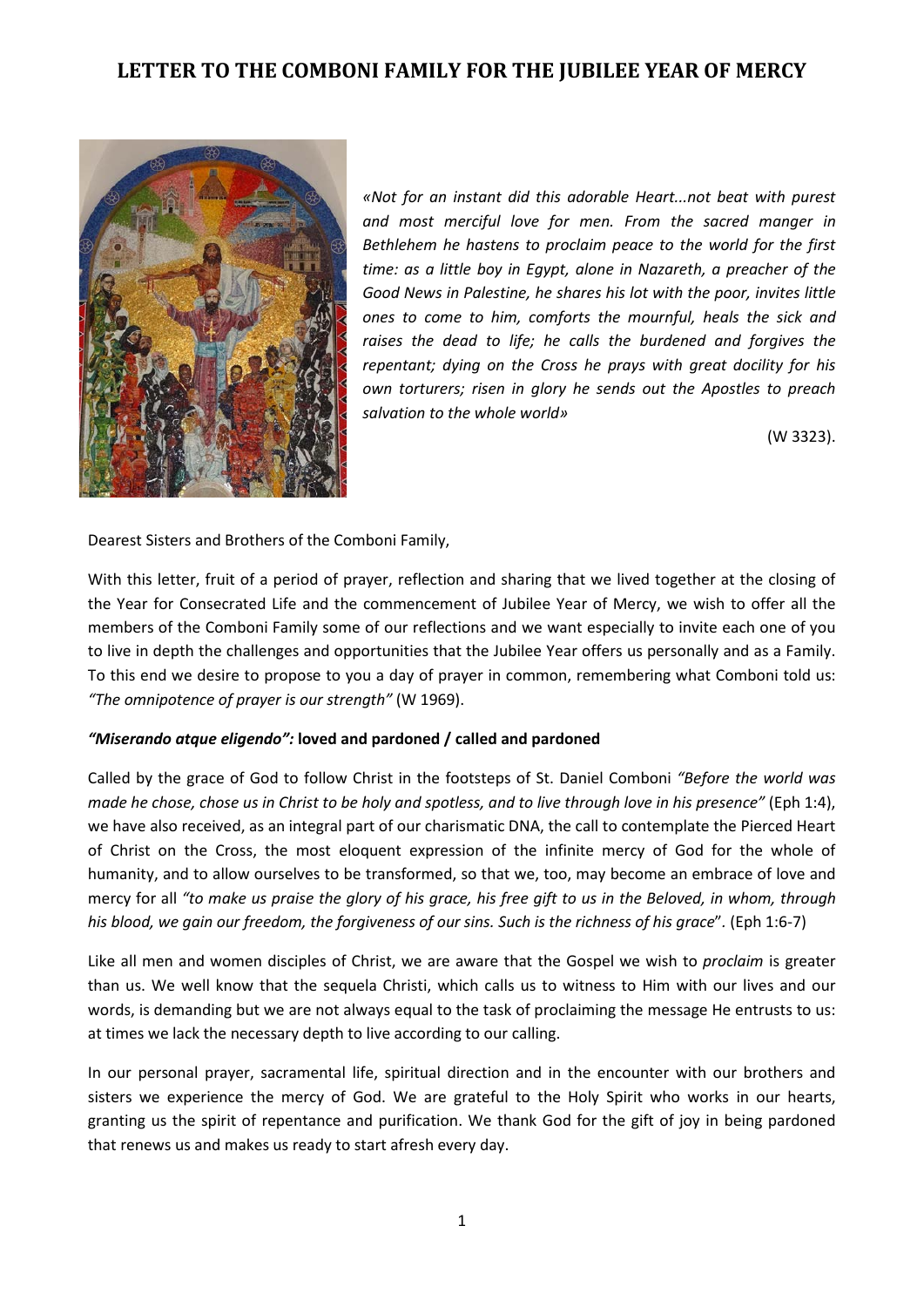#### *Misericordes sicut Pater:* **within our communities and families**

God loves us and forgives us, and makes us experience this mystery through the personal encounter with Him and expresses his mercy through our brothers and sisters. In our communities and families, we are called, consequently, to accept one another, thanks to the Holy Spirit who unites us around Jesus and makes us ever more a cenacle of apostles.

In daily life, in the moments of fraternal correction and in our meetings and gatherings, we come to know how much we live in mutual mercy. If we all commit ourselves to living the Good News of the merciful love of God, we help one another to grow, to be purified and reconciled.

Our brothers and sisters, family members, make us understand that they forgive us when they wait patiently and move in step with us; they bring us into contact with love when they have confidence in us, despite our limits. When the communities and the family live in mercy, they become a place of grace, of healing and reconciliation in which communion and life are built up, without denying one's own difficulties, weaknesses and limits, or those of others.

All of this qualifies the experience of mercy that we live among ourselves. *"Mercy is not opposed to justice but rather expresses God's way of reaching out to the sinner, offering him a new chance to look at himself, convert, and believe."* (MV 21)

#### *Misericordes sicut Pater:* **in the apostolic community**

God our Father has called us to serve and work together as an apostolic community; in this place of collaboration, we are challenged to grow in our journey of going out of ourselves and configuring ourselves to Christ, the obedient servant. To us, who are called to live the new commandment of love, *"Love one another; just as I have loved you, you also must love one another"* (Jn 13:34-35), the Lord gives all the graces necessary to share his mercy and makes us able to forgive one another.

The gift of mercy makes us able to go out of ourselves, to live gestures of tenderness and to be charitable among ourselves: that is, to accomplish works of spiritual and corporal charity in our midst.

It is often hard for us to 'live in mercy', assuming the sentiments of the Heart of Jesus. At times, we are more drawn to be charitable towards those outside our community and our family, forgetting those with whom we live daily as an evangelising community. God, who wants us to be merciful, desires that we practise mercy first of all among ourselves and those closest to us.

#### *Misericordes sicut Pater:* **with the people of God**

Our service invites us to entrust ourselves to the people of God who welcomes us in his name. Experience teaches us that, if we are humble and open, our brothers and sisters will be merciful to us. Attitudes of arrogance and superiority on our part evoke a different sort of response. The call to live in mercy, as Comboni did, obliges us to undertake a journey of conversion and healing in order to live our relationships in simplicity, humility and humanity.

#### *Misericordes sicut Pater:* **towards our institutions**

During our journey of belonging to our Institutes/groups/Comboni Family, our sentiments of love, healthy pride and gratitude ought to grow with the passing of years. However, at times we find sentiments of bitterness, destructive criticism and the '*terrorism of gossip'*, as Pope Francis calls it. We may say that this is part of our human condition, marked by sin and still in transformation. Our weaknesses should neither surprise nor scandalise us. They ought not diminish our sense of belonging, our happiness in being